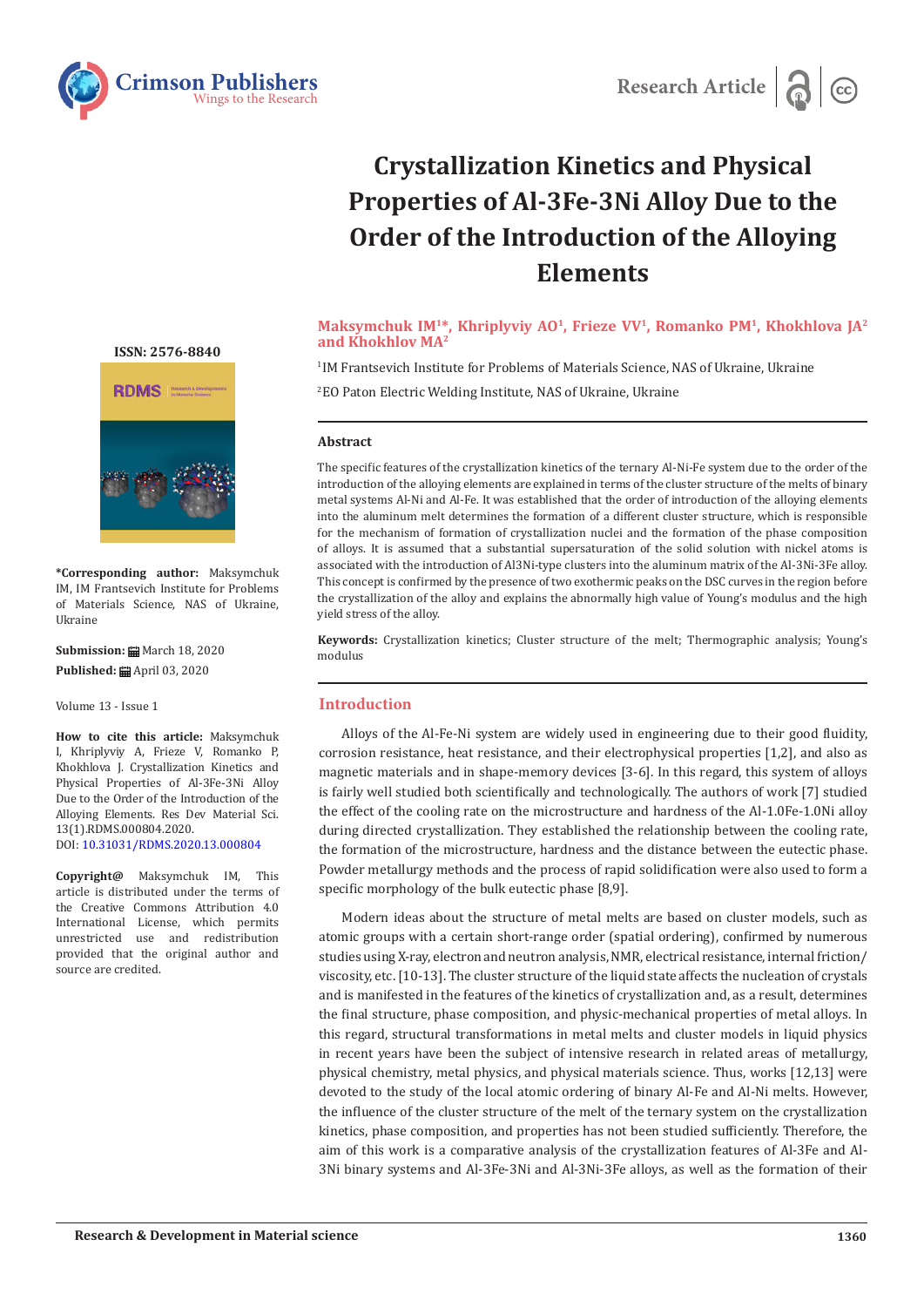microstructure and mechanical properties caused by the order of introduction of alloying elements in the ternary system.

#### **Methodology**

Al-3Fe and Al-3Ni alloys and Al-3Fe-3Ni and Al-3Ni-3Fe, AK-7 alloys with 4 wt.% Fe were smelted in a smelter with resistive heating in argon medium from 99.99% pure Al. The melt temperature was controlled and maintained with an accuracy of ±1ºС. The temperature of the superheat and the spill of the melt was 850 °C. To completely dissolve the alloying elements, the melt was intensively stirred for 15 minutes after each x170 mm.

The temperatures of the various crystallization stages were fixed using a chromel - alumel thermocouple introduced into the melt to a depth of  $\sim$ 3mm through the crystallizer body. The characteristics of the thermosensitive element provide very low inertia of the thermocouple when measuring the temperature of the medium. The te introduction of impurities. The melt was poured into a massive copper mold with dimensions of 70x60mperature value was recorded using a hardware-software computerized complex in real-time, allowing us to record 500 values per 1 sec. In order to exclude the thermal noise of the thermocouple, the initial curve (an array of 30,000 points) was pre-processed (smoothed) by the method of averaging using the graphic pack "Origin 7.5".

X-ray diffraction experiments were performed on a DRON-UM1 diffractometer in monochromatic Cu-Kα radiation. Graphite monocrystal was used as a monochromator. Diffractograms were recorded by the step scanning method in the 10-120° range of 2Θ angles. The scanning step was 0.05° with an exposure time of 3-9sec. Data processing was carried out using the Powder Cell 2.4 program for the full-profile analysis of x-ray spectra from a mixture of polycrystalline phase components. Studies of melting and crystallization processes of prototypes were carried out using a STA 449F1 synchronous thermal analyzer from NETZSCH, Germany at a heating and cooling rate of 20 °C/min. Mechanical tensile tests were carried out on a 1246P-2/2300 machine of the NIKIMP design using cylindrical samples with a diameter of 3mm and a working part length of  $l_0 \approx 18.5$  mm at a strain rate of  $10^{-3}$  s<sup>-1</sup> in accordance with DSTU EN 10002-1: 2006 at room temperature. The engineering strain was fixed with a strain gauge directly from the working part of the sample. Vickers hardness was measured on a hardness tester HPO-250 under 5kg load.

#### **Results**

A comparative analysis of the sequence of phase transformations, the establishment of temperature and time intervals, as well as the features of crystallization of eutectic alloys, was carried out by comparing the results of direct thermal analysis of the kinetics of crystallization. This approach turned out to be effective and made it possible to establish a number of patterns of crystallization of the Mg-Al-Ca-Ti alloy [14,15] under the influence of electrohydropulse and magnetoimpulse treatment of the melt during AK7 crystallization [16]. Figure 1 & 2 show thermograms of crystallization of the Al-3Fe alloy obtained under identical cooling conditions. The melt cooling rate before crystallization began was

50 °C/s. For a more accurate graphical determination of time and temperature intervals, as well as characteristic points, we used the first time derivative of temperature in coordinates dT/dt-T (Figure 3 & 4). DSC crystallization curves of Al-3Fe-3Ni and Al-3Ni-3Fe alloys are shown in Figure 5. Measured mechanical properties and Vickers hardness of the alloys are given in the Table 1. The microstructure of the alloys is shown in Figure 6.



**Figure 1:**Cooling curves for Al-3Fe (1) -and Al-3Ni (2) melts.



**Figure 2:**Cooling curves for Al-3Fe-3Ni (1) and Al-3Ni-3Fe (2) melts.



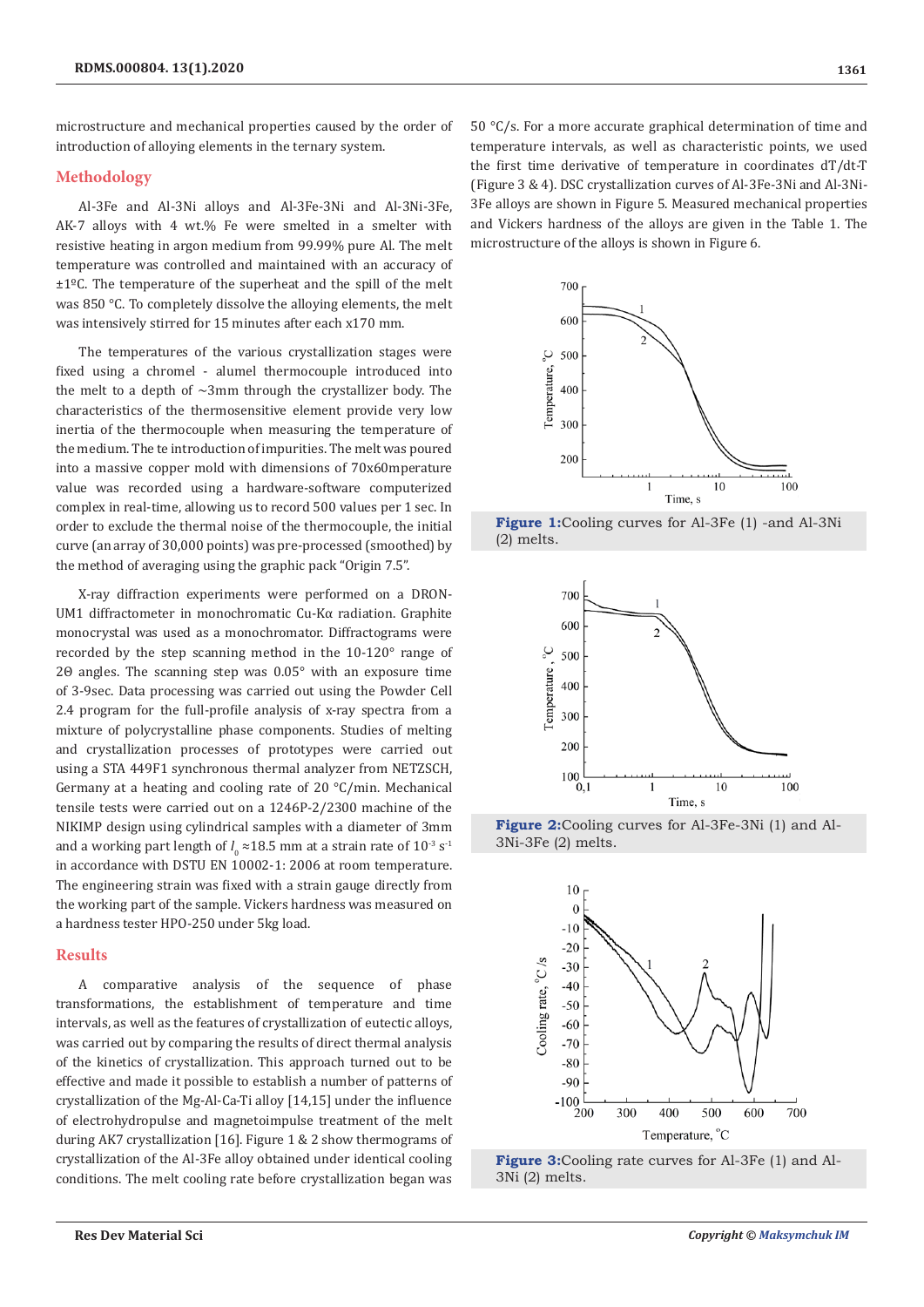







**Figure 6:**Microstructure of Al-3Ni-3Fe (a) and Al-3Fe-3Ni (b) alloys.

**Table 1:** Properties of Al-3Fe-3Ni and Al-3Ni-3Fe alloys

|              | <b>Mechanical Properties</b> |                                      |                              |                                |                                            |
|--------------|------------------------------|--------------------------------------|------------------------------|--------------------------------|--------------------------------------------|
| <b>Alloy</b> | <b>Tensile Strength, MPa</b> | <b>Yield Strength,</b><br><b>MPa</b> | <b>Engineering Strain, %</b> | <b>Young's Modulus,</b><br>GPa | <b>Vickers Hardness, Hv.</b><br><b>MPa</b> |
| Al-3Fe-3Ni   | 144,0                        | 58,0                                 | 5,5                          | 70,7                           | 500                                        |
| Al-3Ni-3Fe   | 142,5                        | 71,0                                 | 4,5                          | 86,0                           | 510                                        |

# **Discussion**

State diagrams and phase equilibria of binary and ternary aluminum systems with iron and nickel have been studied in a large number of works [for example monograph [17]], while the structure of liquid melts from the point of view of local atomic ordering and its effect on the crystallization process, microstructure formation and properties of alloys are still insufficiently studied even for binary systems.

In works [12,13], the atomic structure of liquid Fe-Al alloys was studied by X-ray diffraction and viscosity measurements. It was shown that all the studied melts of the Fe-Al system are microinhomogeneous and contain atomic micro formations (clusters), which differ in composition and atomic packing. There are four types of clusters, two of which contain atoms of the same kind (Fe or Al); the composition of two other types of clusters is similar to ordering in stoichiometric solid phases  $Fe<sub>2</sub>Al<sub>5</sub>$  and  $Fe<sub>3</sub>Al$ . Changes in concentrations of components in Fe-Al alloys lead to a change in the volume fraction of each type of cluster, while the atomic composition and arrangement of atoms inside the clusters remain constant.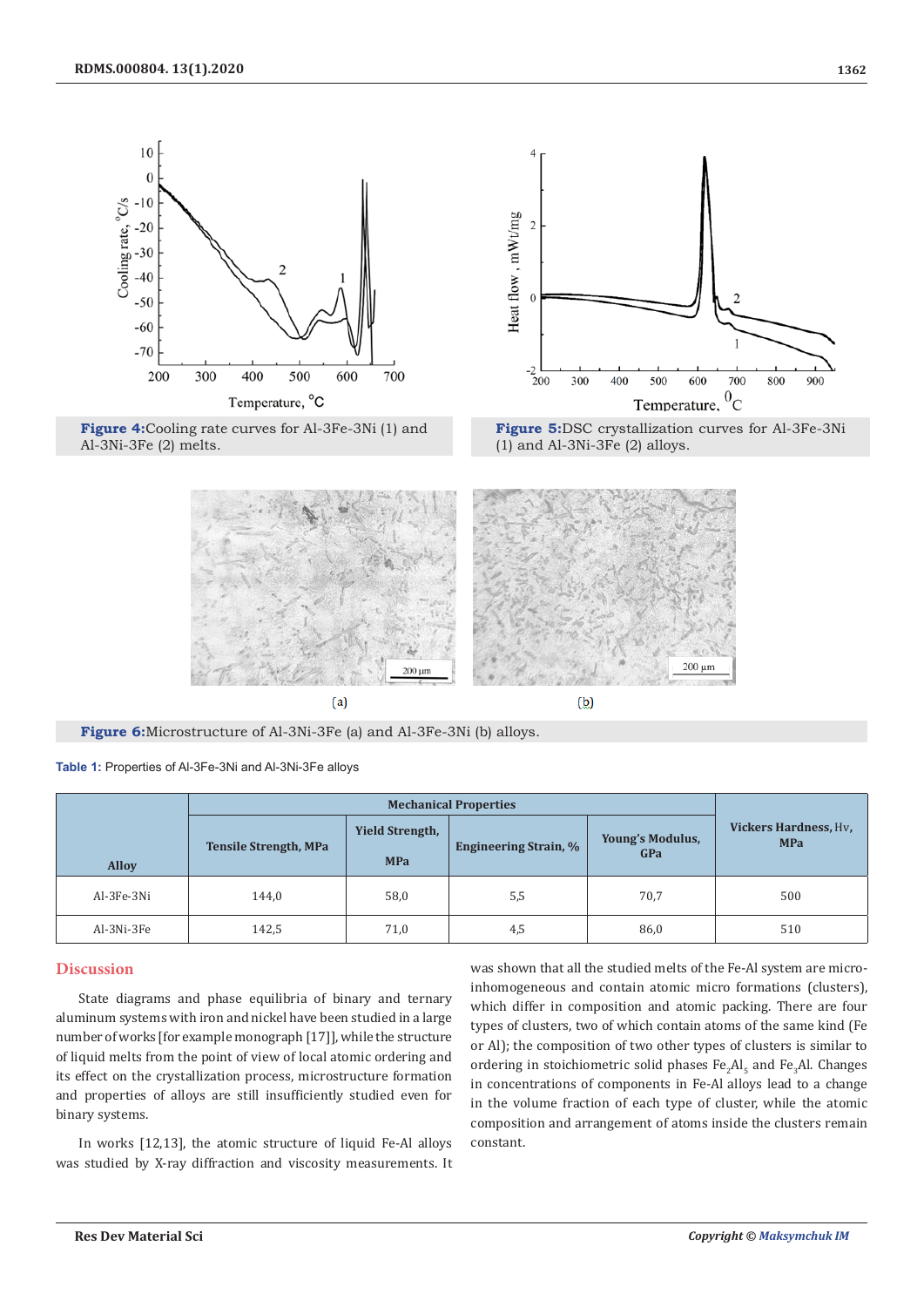The studies of structure in liquid alloys of Al-Ni system were carried in works [18-24]. The authors note a short-range ordering with the formation of Al-Ni clusters, the size, and distance between atoms depends on the temperature and concentration of nickel in the melt. The analysis of the dependence of viscosity on Ni concentration at a temperature of 800  $\degree$ C shows that  $\text{Al}_3\text{Ni-type}$ clusters are formed in the region above 1.5 at.% [24].

In accordance with the data of work [18], the melt overheating temperature was chosen at 850 °C, which at a nickel concentration of 3 wt.% is sufficient for the formation of  $\text{Al}_3\text{Ni}$  and Fe $_3\text{Al}$  clusters. As seen from Figure 3, crystallization of the Al-3Fe alloy has a pronounced two-stage character and begins at 630 °C, which is 42 °C earlier than the beginning of crystallization of the Al-3Ni alloy. Thus the crystallization interval of the first alloy (155 °C) is 20 °C less, and the solidification process takes place with a higher average speed (60 °C and 50 °C, respectively). From this, it can be concluded that the Fe and Al atoms interact more strongly, which at a given melt temperature indicates an energetically less favorable formation of Al<sub>3</sub>Ni-type clusters, their transformation (growth) into crystallization nuclei, and a significant supercooling of the melt is required for this process to occur. Unlike binary systems, the curves of the cooling rate of the melts of ternary systems (Figure 4) show distinct peaks in the range of 620-650 °C, which correspond to the formation and growth of eutectic crystallization nuclei. From a comparison of Figure 3, curve 1 and Figure 4 it can be seen that the temperature at which crystallization of ternary alloys begins is weakly dependent on the order of introduction of alloying elements and is closer to the temperature at which crystallization of the Al-3Fe alloy begins. At the same time, the crystallization of the Al-3Fe-3Ni alloy occurs in the range of 123 °C and its character is similar to the crystallization of the binary Al-3Fe system, while the crystallization of the Al-3Ni-3Fe alloy corresponds to a wider range of 220 °C. In this case, the average crystallization rate practically does not differ and amounts to 55 °C/s. From this, we can conclude that the kinetics of crystallization of the ternary system, at least at the initial stage, is due to the formation of nuclei based on  $\text{Fe}_{3}\text{Al}$ clusters, which, according to [17], can dissolve up to 3-4 wt.% Ni, while Al<sub>3</sub>Ni-type clusters dissolve less than 1 wt.% Ni. Therefore, when Fe is introduced first, Fe<sub>3</sub>Al type clusters are formed, which are able to completely dissolve nickel and transform into eutectic crystallization nuclei of the  $\text{Al}_9\text{(Ni,Fe)}_2$  type. This also explains the presence of the third low-temperature stage of crystallization of the Al-3Ni-3Fe alloy (with the introduction of the Ni first) in the range of 400-490 °C, when additional temperature reduction and additional time are necessary for the conversion of  $Al<sub>3</sub>Ni$ -type clusters to crystallization nuclei. Moreover, in the temperature range of the previous eutectic crystallization on the DSC curves of the Al-3Ni-3Fe alloy (Figure 5, curve 2), two exothermic peaks are observed, while only one peak precedes the crystallization of the Al-3Fe-3Ni alloy. Obviously, these thermal effects correspond to the formation of crystallization nuclei in the melt by the cluster mechanism, which confirms the outlined ideas. These features of the crystallization kinetics of ternary systems are manifested in the formation of the microstructure (Figure 6) and phase composition of the alloy. A narrower crystallization interval of the first alloy promoted

the formation of more dispersed particles of this phase (Figure 6). According to X-ray diffractometry data, the alloy contains the  ${\rm Al}_9$ Fe $_{1.7}$ Ni $_{0.3}$  phase, with the volume fraction of the phase in the Al-3Fe-3Ni alloy being 10.5%, whereas when nickel is introduced first it is significantly less - 6.73%. The difference in phase composition caused a different concentration of alloying elements in the solid solution. A local X-ray spectral analysis showed that when nickel is introduced first, its concentration in the solid solution is 2.7 wt.%, which is higher than when iron is introduced first - 1.9 wt.%. The concentration of iron atoms in the alloys differs insignificantly 1.1- 1.2 wt.%. A high nickel concentration may be due to the fact that part of the  $\text{Al}_3\text{Ni}$  and, to a lesser extent, Fe $_3\text{Al}$  type clusters are not involved in the formation of new phase nuclei, but are introduced into the solid solution under conditions of nonequilibrium crystallization. This assumption is confirmed by the fact that the lattice parameter of aluminum is 4.049 Å and is close to its value for pure metal 4.050 Å.

As can be seen from the table, the strength, plasticity and hardness of the alloys differ insignificantly, however, the yield strength and Young's modulus, physical qualities characterizing the state of the dislocation-impurity system and the nature of the interatomic interaction are significantly higher for the Al-3Ni-3Fe alloy. Moreover, DSC analysis showed that upon repeated slow crystallization of the Al-3Ni-3Fe alloy superheated to 1000 °C in the temperature range of the preceding eutectic crystallization, two peaks are observed on the curve, which correspond to the formation of ternary phase nuclei by the cluster mechanism described above. It is known [25] that even small nickel additives significantly impair the amorphization ability of aluminum-based alloys with iron, which is manifested in the presence of Al-Ni clusters in amorphous materials, which subsequently transform into nuclei of the metastable decagonal quasicrystalline phase [26]. Accordingly, we can assume that the abnormally high values of Young's modulus are explained either by the presence of a nanoscale triple metastable decagonal quasicrystalline phase, which is formed as a result of diffusion flows initiated by elastic distortions of the lattice under loading, or by the formation of nanoscale cluster compounds with a short-range order similar to ordering of the intermetallic  ${\rm Al}_{9}$ (Ni,Fe) $_{2}$ phase. Obviously, more research is needed to determine the preferred hardening mechanism of this alloy.

## **Conclusion**

A comparative analysis of crystallization thermograms of binary Al-3Fe and Al-3Ni and ternary Al-3Fe-3Ni and Al-3Ni-3Fe alloys from the standpoint of the cluster model of the structure of liquid metal melts made it possible to explain the specific features of the crystallization kinetics of these objects under conditions of rapid cooling. Since the order of introduction of alloying elements does not affect the initial crystallization temperature of the ternary system, and it corresponds to the temperature of the beginning of crystallization of the Al-3Fe alloy, we can conclude that the formation of ternary phase nuclei occurs on the basis of  $\mathrm{Fe_{3}Al\text{-}type}$ clusters. This conclusion confirms the narrow temperature range of crystallization of the Al-3Fe-3Ni alloy.